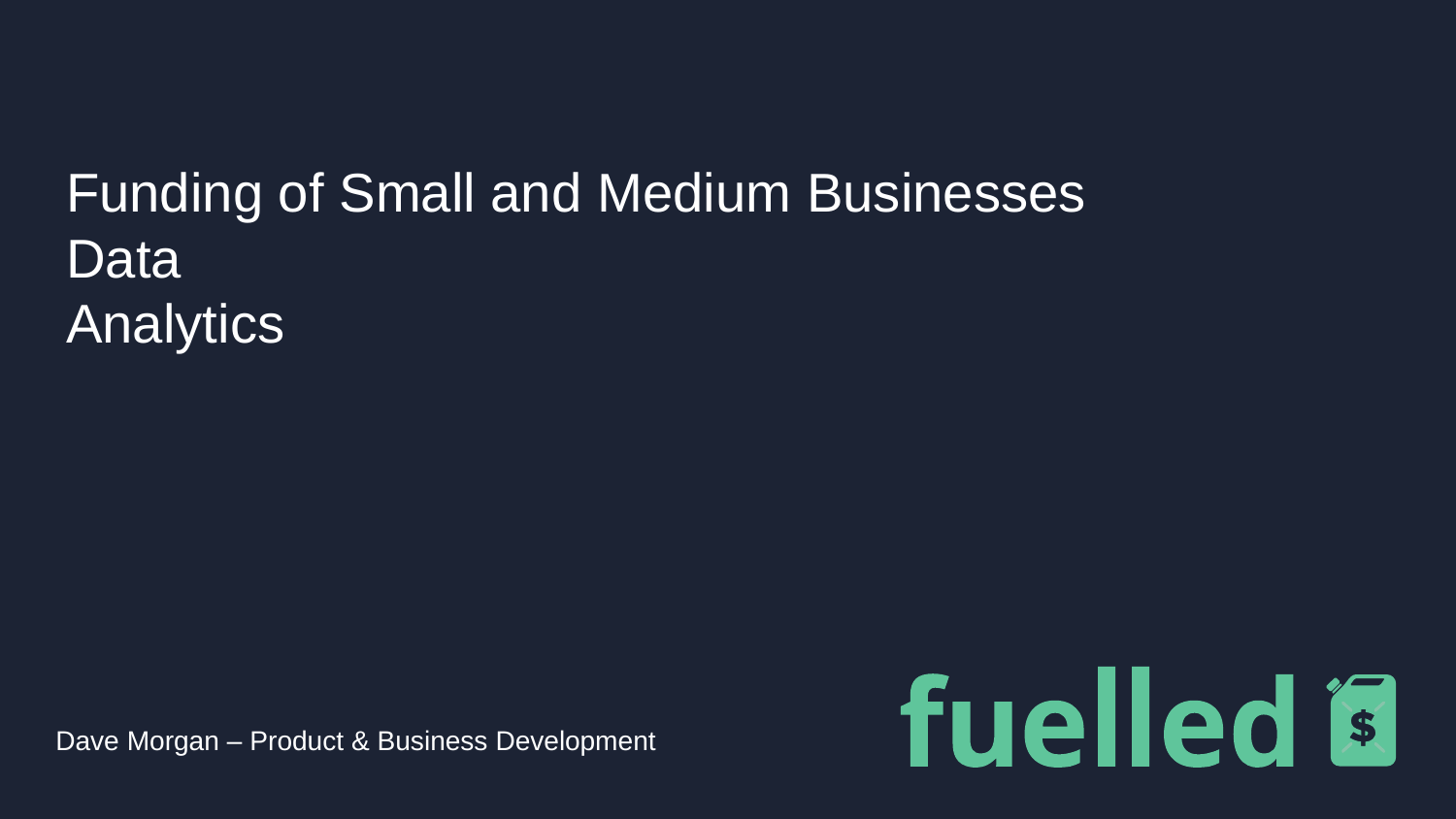fuelling your business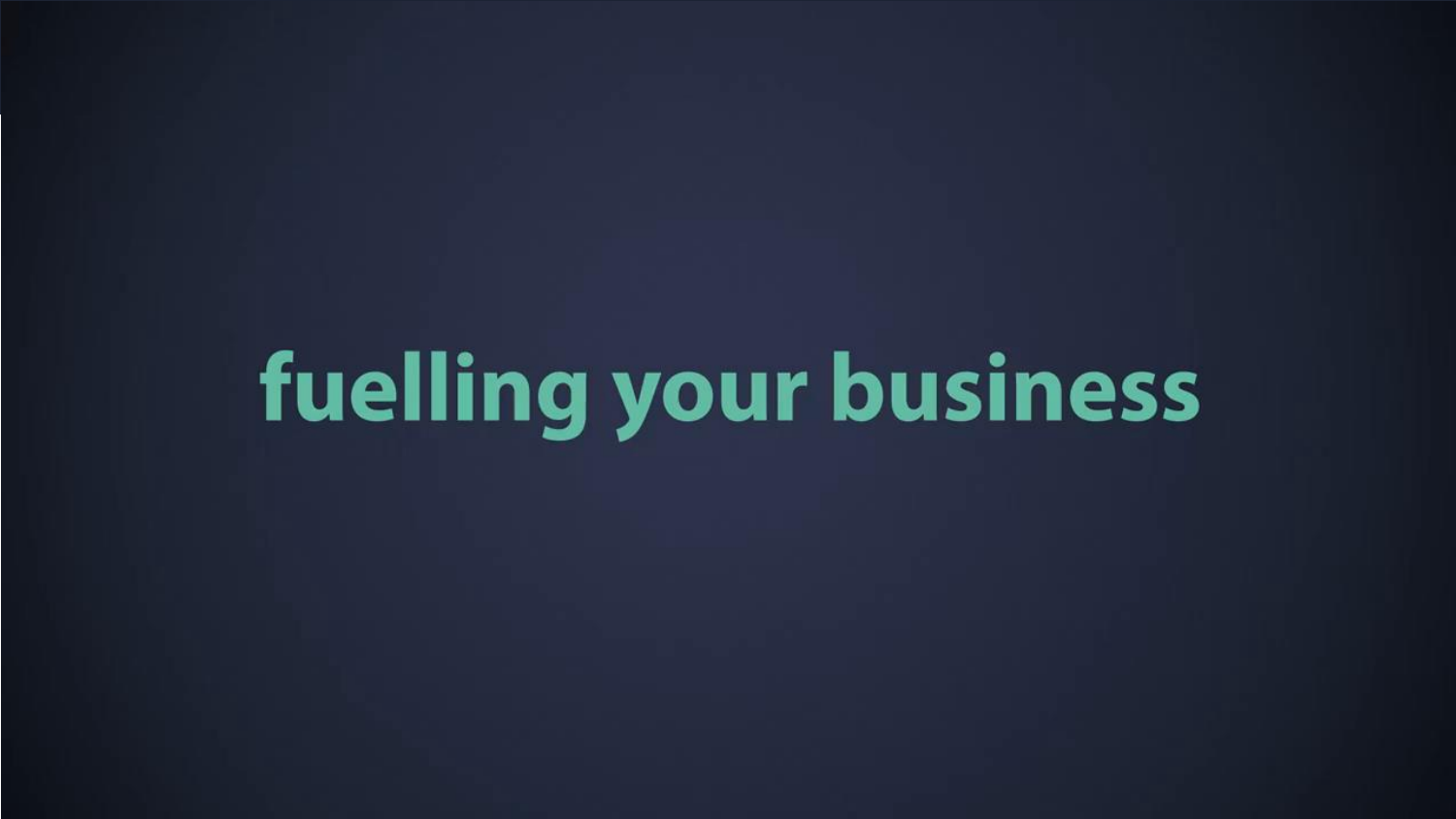## **Progress**

# fuelled<sup>®</sup>

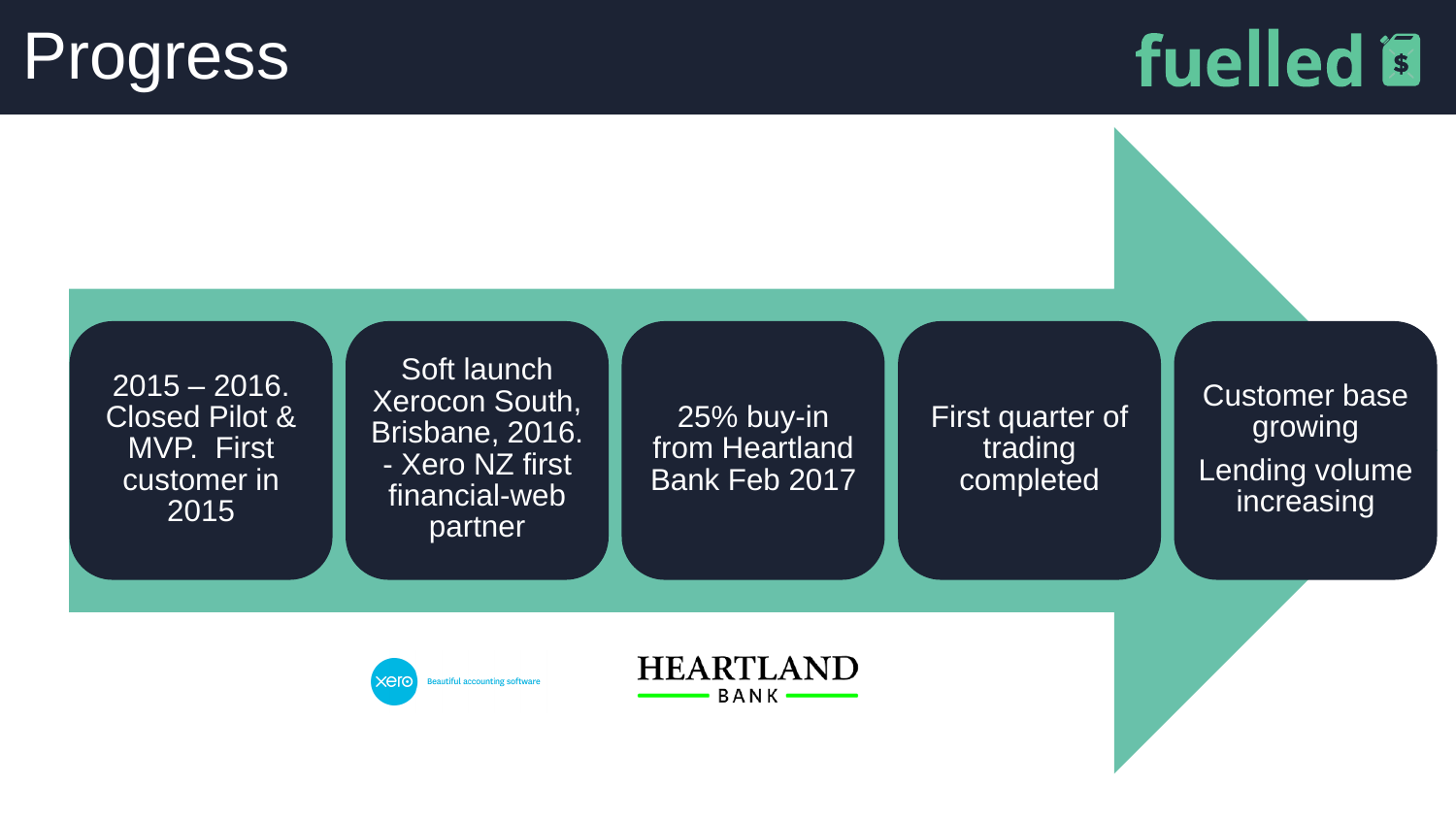## Is the SME banking CX broken?

# fuelled **B**

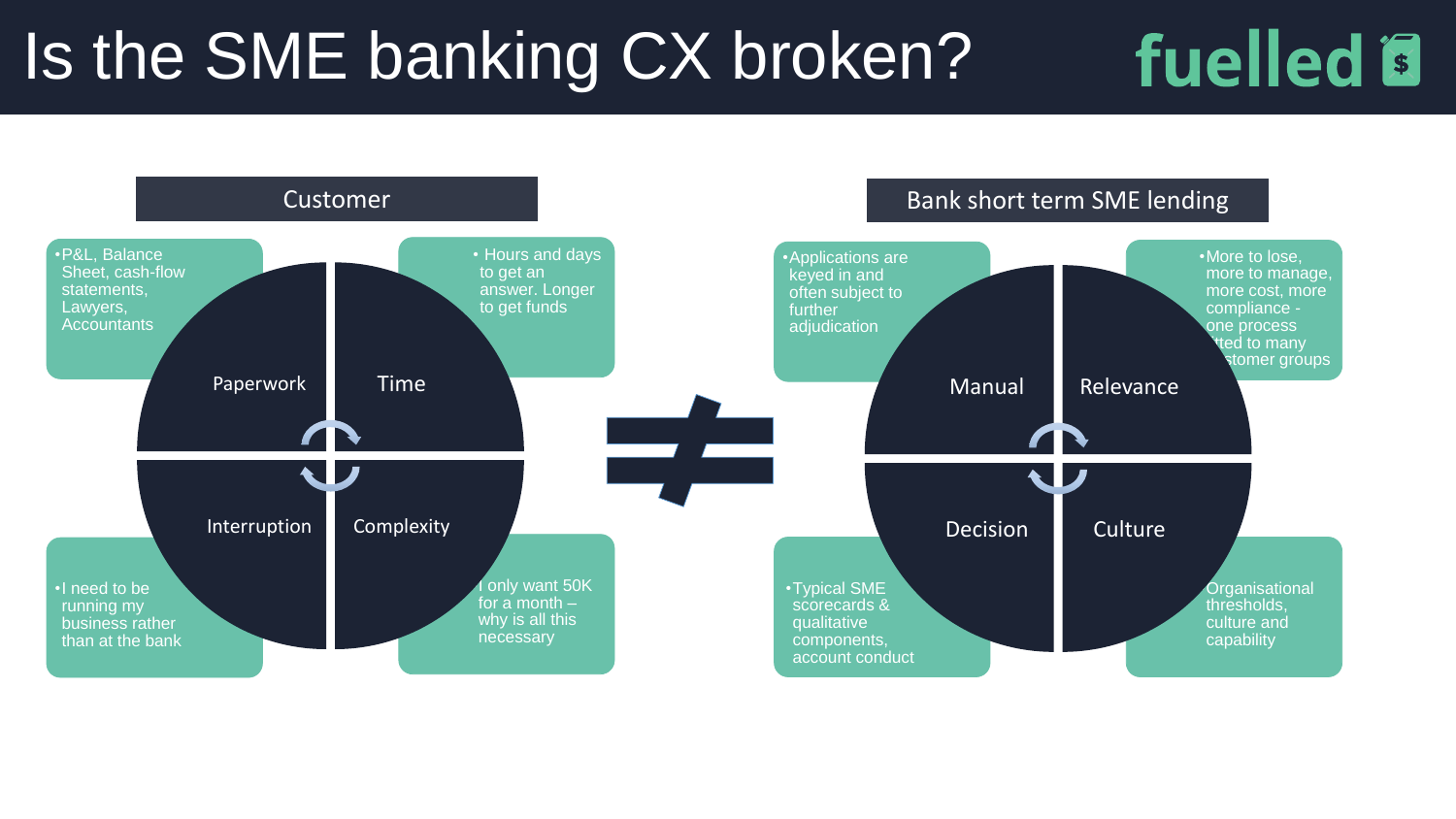# fuelled is

Customer expectations don't equal bank customer processes

Do banks know they can do this better?

Does the customer know accessing funding can be easier and how much they could learn about their business if their own data was put to work and some fundamental analytics were applied?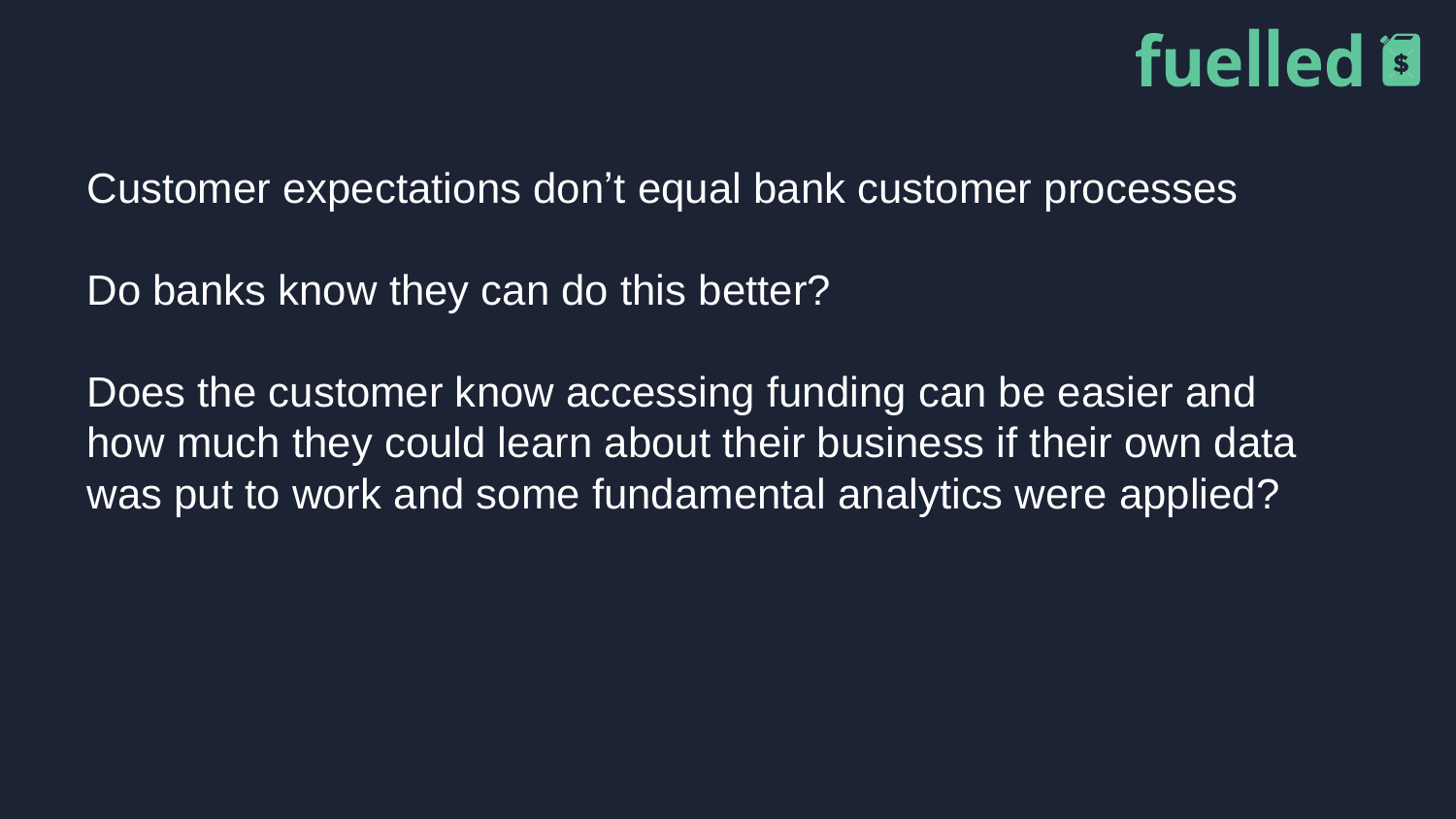## Data & Services

fuelled<sup>®</sup>

- External
	- Xero Transaction, invoice and debtor, and core financial ratios (feeds credit decisioning and customer analytics)
	- D&B bureau pay/ no pay trade & utilities history
	- GreenID CDD & AML
- Internal

Customer credit decision metrics Customer financials/ dashboard WorkflowMAX - Eligible, funded and repaid invoice details Hubspot - CRM



dun&bradstreet

greenid.



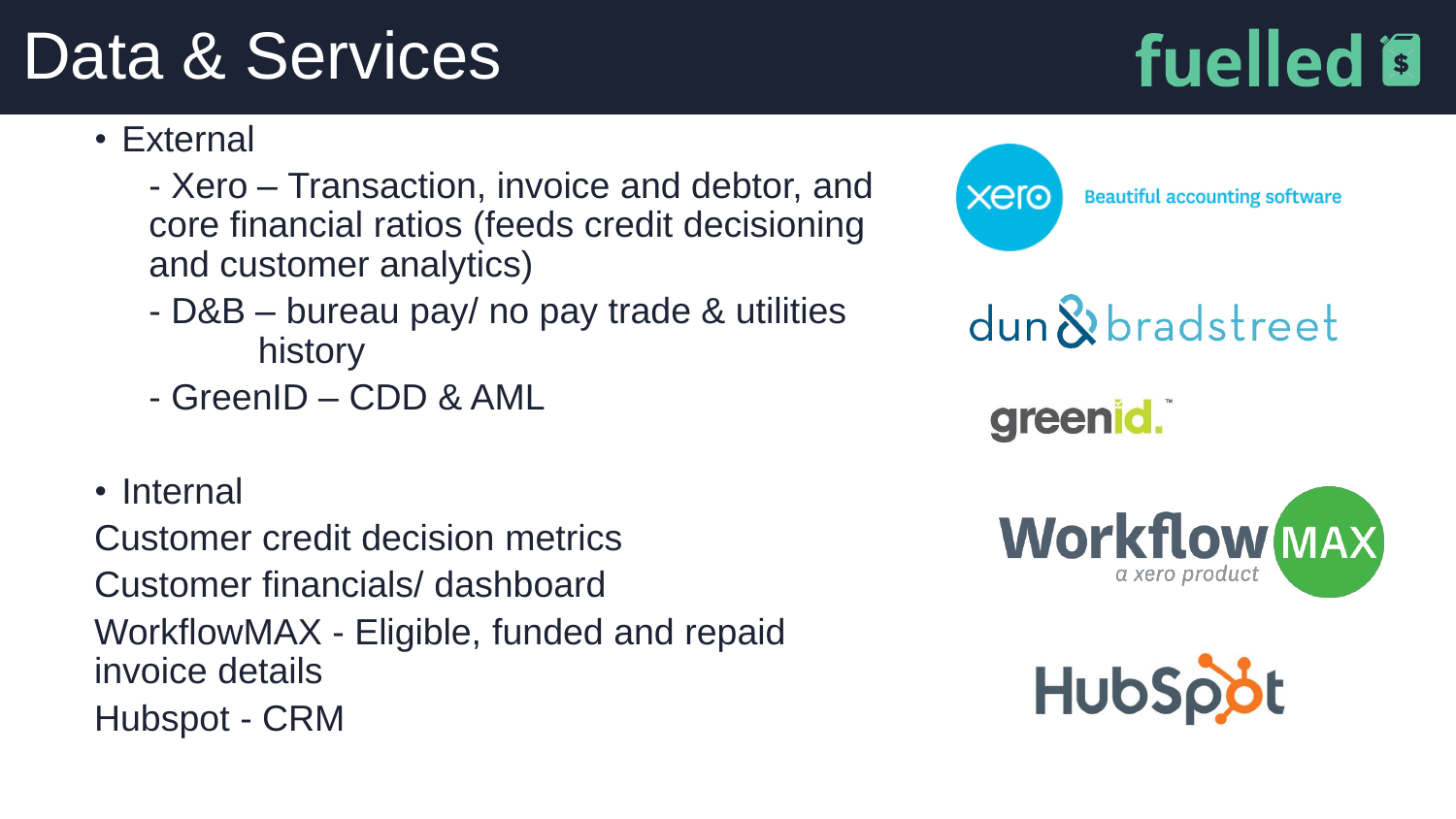## Fuelled core analytics

# fuelled<sup>®</sup>

#### Credit Decision Engine & Customer Analytics

- Use proven predictors of default
- Integrate with live cloud accounting data
- Say yes/refer/no first (not last)
- Seamless/invisible to customer
- Decision time quicker than banks
- Customer financials visualization/ dashboard

#### **Challenges**

#### • Trust

- Thin relevant default data, therefore reliant on research data
- Integration with multiple data providers, including a new API
- Platform data to credit decisioning integration relatively new concept
- Banking payments and **settlements**

#### Design Principles

- Fully exploit available data
- No paper allowed
- Scalable
- **Modular**
- Replicable and multi jurisdiction
- Supports product roadmap invoice financing plus …
- Has auditable substance (passes due diligence)
- Full decision data capture
- Parameter controlled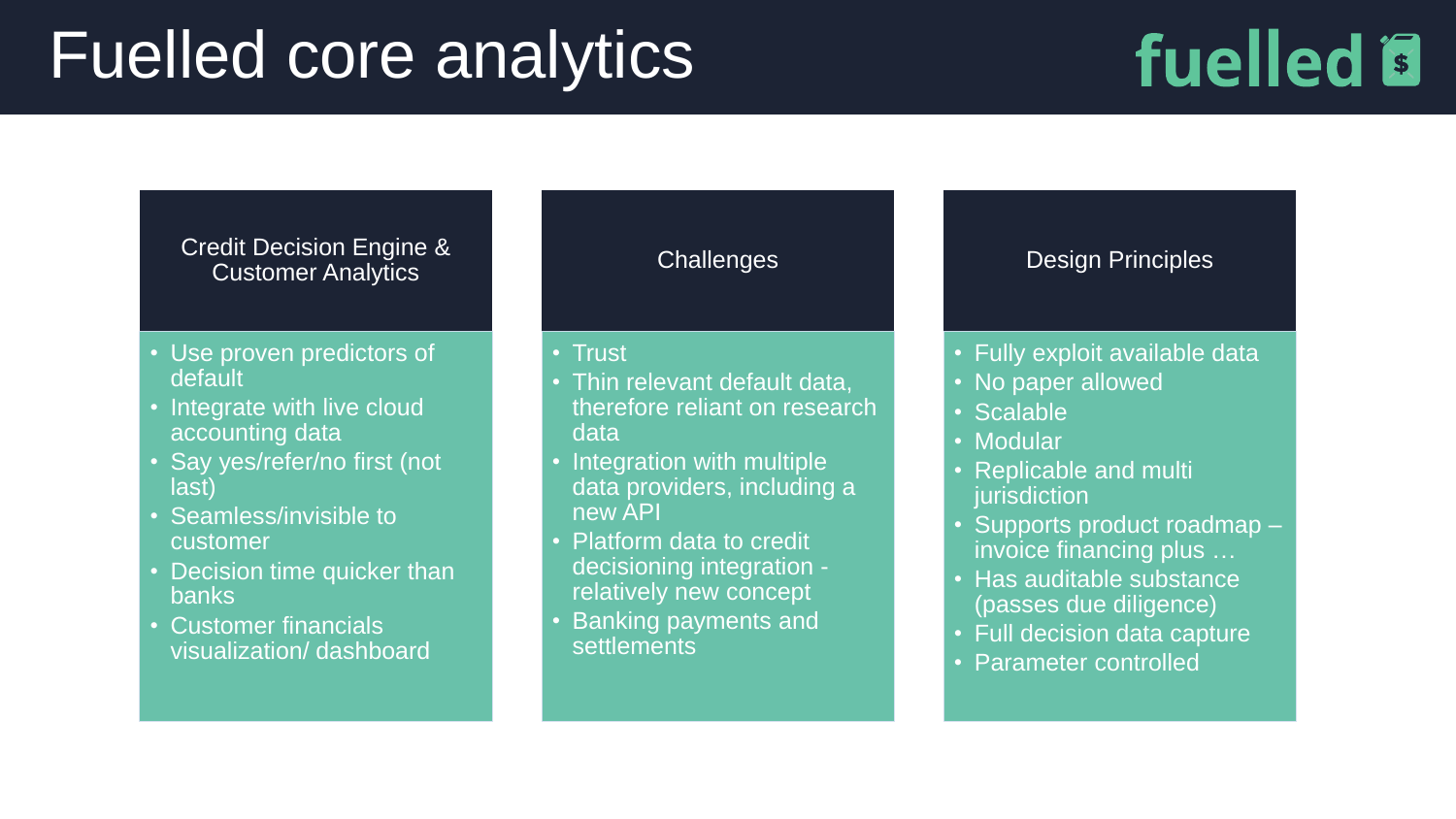## The fuelled CX

# fuelled<sup>®</sup>

### Three simple steps to funding your business



## We confirm your eligibility

By linking to your Xero data we can quickly determine how much funding Fuelled is able to provide.

## You create your **Fuelled account**

Enter your basic business and personal information online and open your Fuelled account.

## **Choose the invoices** you want to fund

Select which invoices you want to submit for funding. How many is up to you. Funds typically arrive in your account the next working day.